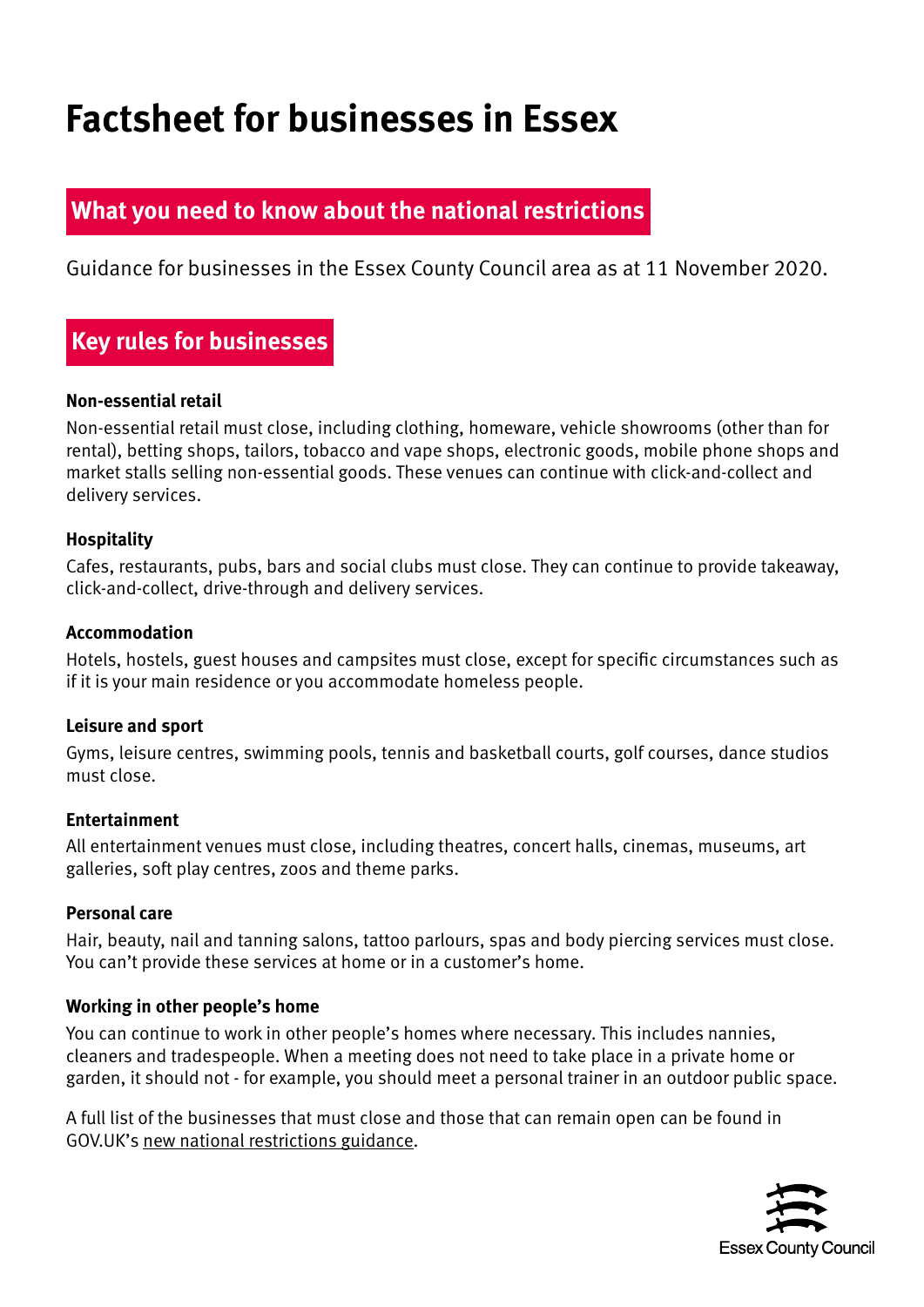## **Businesses that can continue to operate**

Some businesses can stay open, following Covid-secure guidelines. These include:

- essential retail such as food shops, pharmacies, garden centres, hardware stores, building merchants and off-licences
- cafes, restaurants and pubs can continue to provide takeaway, click-and-collect, drive-through and delivery services
- petrol stations, car repair and MOT services, bicycle shops, and taxi and vehicle hire businesses
- banks, building societies, post offices, loan providers and money transfer businesses
- funeral directors
- laundrettes and dry cleaners
- medical and dental services.

## **Support for businesses in Essex**

The government has announced a further £20 per head to support businesses and local economies as a result of national restrictions. We estimate this will be £28m for Essex although details from Government have yet to be provided. It is expected this funding will go to District, Borough and City councils. This is on top of the £4.4m Essex County Council already received when entering the high tier, £2.2m of which was allocated for business support.

Current local support available includes:

#### **Free business advice**

All Essex businesses are eligible for 12 hours' free advice from [Back to Business Essex](https://www.backtobusinessessex.co.uk/) up to 30 April 2021. This is fully funded by Essex County Council and delivered by the Let's Do Business Group.

[Business Essex Southend & Thurrock \(BEST\) Growth Hub](https://southeastbusiness.org.uk/essex-southend-thurrock/) can help you identify programmes, initiatives and funding you can access.

[Colbea](https://colbea.co.uk/business-advice-coronavirus/) offers free business advice to help you during the pandemic and beyond, whether you're a start-up or an established business. Essex and County Council and Colbea are running an [accelerator programme](https://www.eventbrite.co.uk/e/essex-business-accelerator-programme-registration-122975393713?aff=AcceleratorW) to support start-ups.

Get business support from the [Essex Chambers of Commerce.](https://www.essexchambers.co.uk/home.htm)

Get advice and guidance from the [National Federation of Self Employed & Small Businesses \(FSB\).](https://www.fsb.org.uk/)

Get support from [CBI.](https://www.cbi.org.uk/)

Find training and resources on the [Institute of Directors \(IoD\)](https://www.iod.com/) website.

#### **Get more space after the national restrictions**

Essex councils are streamlining the approval process for businesses wishing to make use of pavements and parts of local roads for additional outdoor space. This is subject to safety, the needs of other road users and licensing requirements.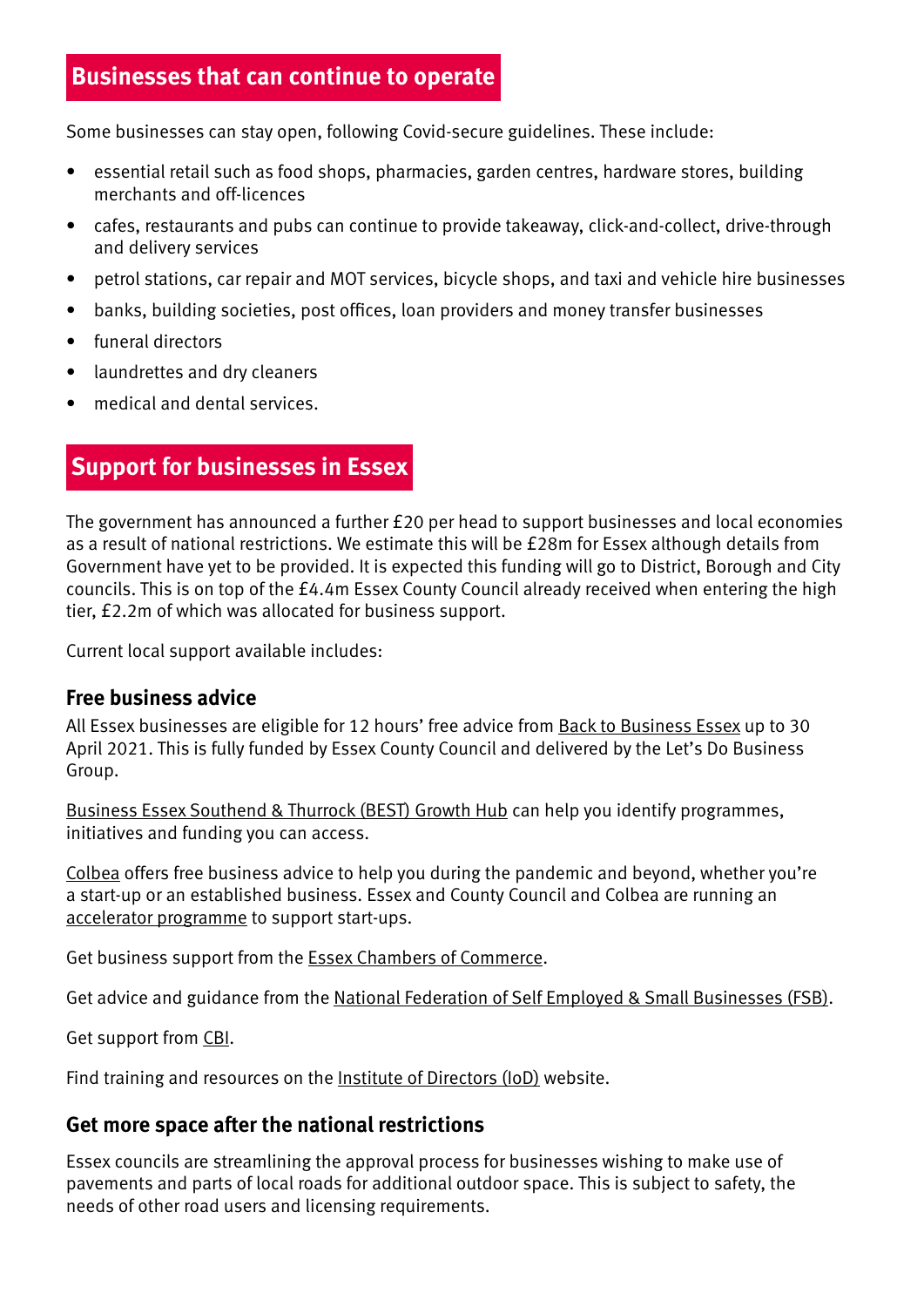You need to apply for a licence and possibly other types of permission first. There are four different packages you can apply for. They each allow you to use a different type of outdoor space for tables, chairs, umbrellas, heaters, gazebos and other compliant furniture.

Package 1: use the pavement adjacent to your premises. To apply, email your district licensing [department](https://www.gov.uk/find-local-council) and indicate your interest in package 1.

The three other packages allow you to use the road adjacent to your premises:

**Package 2:** use an existing parking bay as outdoor space.

**Package 3:** use side roads that are fully or partially closed, such as cul-de-sacs and no-through roads, as outdoor space.

**Package 4:** use any part of a highway (other than those in packages 1, 2 and 3) as outdoor space.

To apply for package 2, 3 or 4, email [Covid19BizSupport@essex.gov.uk](mailto:Covid19BizSupport%40essex.gov.uk?subject=) and indicate which package you are interested in.

You can read the [government guidance on pavement licences](https://www.gov.uk/government/publications/pavement-licences-draft-guidance) for more information.

## **Kickstart Scheme**

You can get funding through the Kickstart Scheme to create new job placements for 16 to 24 year olds on Universal Credit who are at risk of long term unemployment.

It covers 100% of the National Minimum Wage of National Living Wage (depending on the employees' age), your National Insurance contributions and minimum automatic enrolment contributions.

Essex County Council has applied to act as an intermediary for businesses in Essex, so businesses which can't meet the 30 minimum placements can participate. To register with the ECC Kickstart Scheme please email: [kickstartessex@essex.gov.uk](mailto:kickstartessex%40essex.gov.uk?subject=)

You can also find out more about the [Kickstart Scheme](https://www.gov.uk/guidance/apply-for-a-kickstart-scheme-grant-30-or-more-job-placements) on GOV.UK.

#### **Employee wellbeing support**

The [Essex Wellbeing Service](https://www.essexwellbeingservice.co.uk/) can help public, private and voluntary organisations look after their employees' health and wellbeing.

We are developing more support packages to help businesses in Essex.

Visit<https://www.essex.gov.uk/latest-news> for updates.

#### **Boosting customer confidence**

We're preparing communications to encourage Essex residents to support local businesses when they can. This includes encouraging them to use local businesses for essential items during lockdown and to return to your venues and shops when national restrictions are lifted.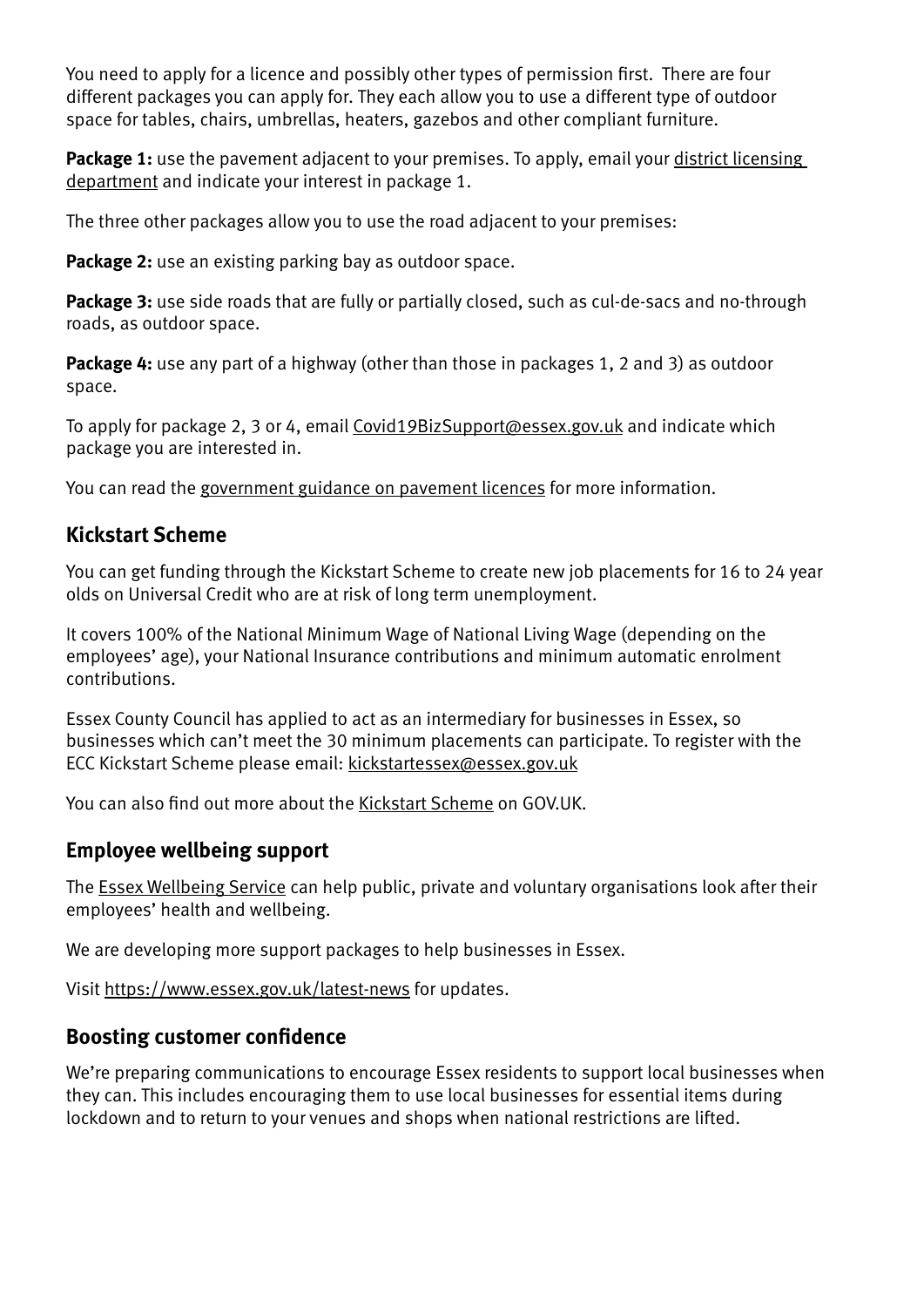The government has announced new measures to support businesses during the national lockdown. For full details, read their [announcement on economic support.](https://www.gov.uk/government/news/furlough-scheme-extended-and-further-economic-support-announced)

As well as the schemes listed below, there is more [support available for specific sectors.](https://www.gov.uk/guidance/coronavirus-support-from-business-representative-organisations-and-trade-associations?priority-taxon=09944b84-02ba-4742-a696-9e562fc9b29d)

## **Coronavirus Jobs Retention Scheme (CJRS)**

The government has extended CJRS until the end of March 2021 to help businesses keep people in employment. CJRS allows you to furlough employees and receive government support to pay wages for unworked hours.

Eligible employees will now receive 80 per cent of their usual salary for hours not worked, up to a maximum of £2,500 per month. Businesses will have flexibility to use the scheme for any amount of time or shift pattern, including furloughing employees full-time. There is no employer contribution to wages for hours not worked – you will only need to cover National Insurance and employer pension contributions.

Employees that were employed and on the payroll on 23 September 2020 who were made redundant or stopped working for their employer afterwards can be re-employed and claimed for.

You can claim for CJRS from Monday 9 November and it will be paid within 6 working days. Find out more about [CJRS and how to apply](https://www.gov.uk/government/collections/coronavirus-job-retention-scheme) on the GOV.UK website.

## **Self-Employment Income Support Scheme**

The government has extended the Self-Employment Income Support Scheme to self-employed people experiencing reduced demand or those unable to trade due to Covid-19 restrictions. They will now give grants of 80 per cent of trading profits, as opposed to the previous 20 per cent.

The maximum grant will increase to £5,160. The window for claiming a grant will open on 30 November, two weeks earlier than previously announced.

Find out more about the [Self-Employment Income Support Scheme](https://www.gov.uk/government/publications/self-employment-income-support-scheme-grant-extension) on the GOV.UK website.

#### **Coronavirus Business Interruption Loan Scheme (CBILS)**

CBILS helps small and medium-sized businesses to access loans and other kinds of finance up to £5 million. The government has extended the application deadline to the end of January 2021.

The government guarantees 80 per cent of the finance to the lender and pays interest and any fees for the first 12 months. Find out more about [CBILS](https://www.gov.uk/guidance/apply-for-the-coronavirus-business-interruption-loan-scheme) on GOV.UK.

[Let's Do Business Group](https://www.letsdobusinessfinance.co.uk/cbils-ldbf) is an Essex-based accredited delivery partner of the scheme. Find more delivery partners on the [British Business Bank](https://www.british-business-bank.co.uk/ourpartners/coronavirus-business-interruption-loan-scheme-cbils-2/current-accredited-lenders-and-partners/) website.

#### **Coronavirus Future Fund**

The Future Fund provides government loans to UK-based companies ranging from £125,000 to £5 million, subject to at least equal match funding from private investors. It has been extended so you can apply up to 31 January 2021.

These convertible loans may be an option for businesses that rely on equity investment and are unable to access other government business support programmes because they are either prerevenue or pre-profit. Find out more about the **Future Fund on GOV.UK.**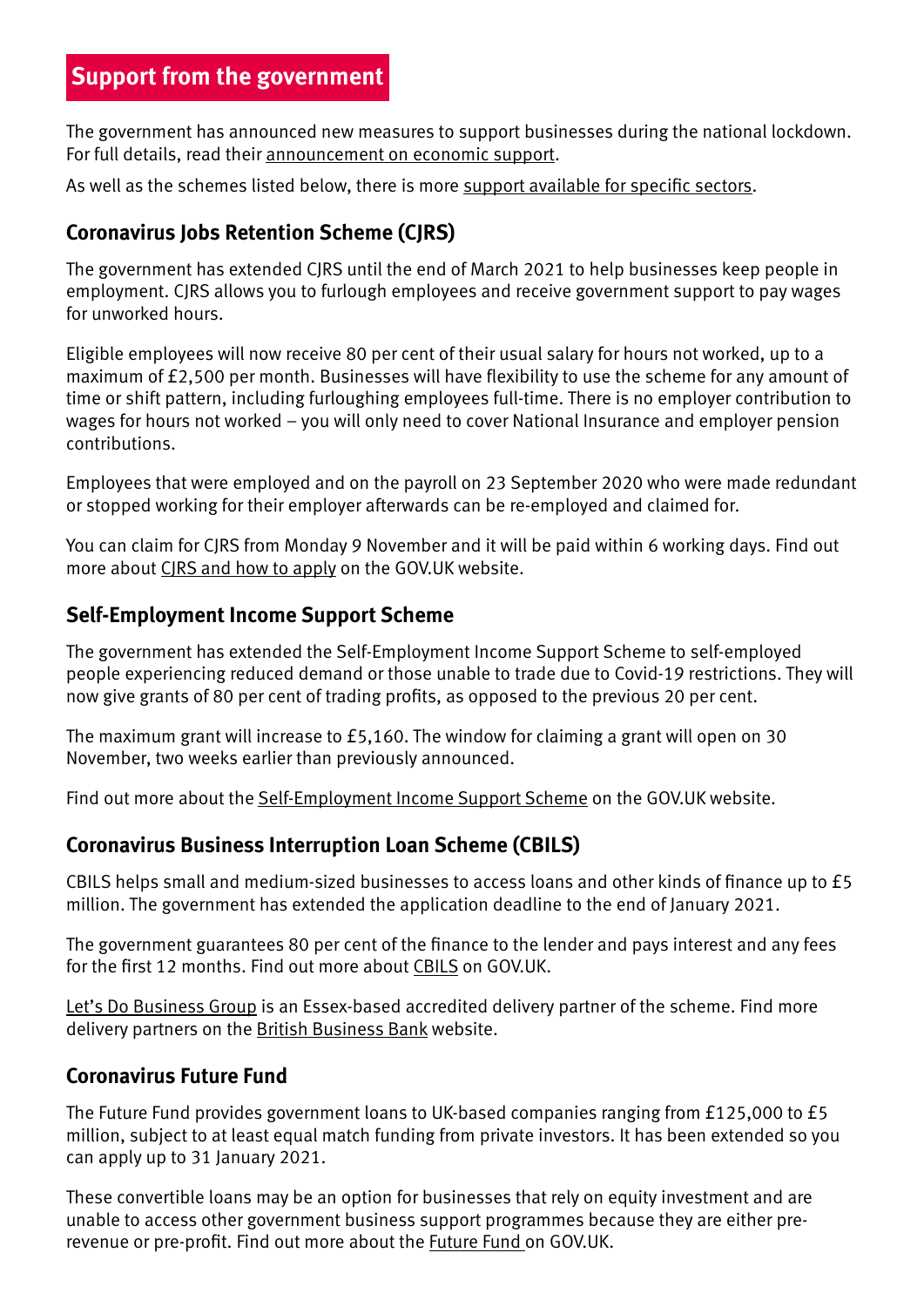## **Bounce Back Loan Scheme**

The government has adjusted the Bounce Back Loan Scheme rules to allow businesses who have borrowed less than their maximum (less than 25 per cent of their turnover) to top up their existing loan. The maximum loan available is £50,000.

The deadline for applications has been extended to 31 January 2021. Find out more about the [Bounce Back Loan Scheme](https://www.gov.uk/guidance/apply-for-a-coronavirus-bounce-back-loan) on GOV.UK.

## **Local Restrictions Support Grant**

If your business was forced to close due to national or local restrictions, you will receive up to £3,000 per four weeks.

Businesses required to close will be eligible for the following:

- £1,334 per month if your property has a rateable value of £15k or under
- £2,000 per month if your property has a rateable value of between £15k-£51k
- £3,000 per month if your property has a rateable value of £51k or more

Further government guidance on the Local Restrictions Support Grant will be available soon. You will be able to apply through your [local council](https://www.gov.uk/find-local-council) once eligibility criteria are confirmed.

## **Backdated cash grants for businesses in Tier 2 and 3 areas**

Businesses in hospitality, leisure and accommodation sectors which were in Tier 2 and 3 areas prior to lockdown will receive backdated grants. These will be at the value of 70% of the value of closed grants, up to a maximum of £2,100 per four weeks up to Thursday 5 November 2020.

You will be able to apply through your [local council](https://www.gov.uk/find-local-council) once eligibility criteria are confirmed.

## **Commercial tenants eviction support extended**

The government has [extended support](https://www.gov.uk/government/news/government-extends-support-to-stop-business-evictions-this-year) to stop business evictions this year. Commercial tenants will be protected from the risk of eviction until the end of 2020 helping businesses to protect jobs.

## **Recap of existing government support for businesses**

- Reduced VAT for hospitality, accommodation and attractions until the end of March 2021.
- Business rates relief for hospitality, retail, leisure and nurseries until the end of March 2021.
- The £1.57 billion Culture Recovery Fund and £750 million for Charities.
- Tax deferrals for general tax, VAT and Income Tax Self-Assessment.